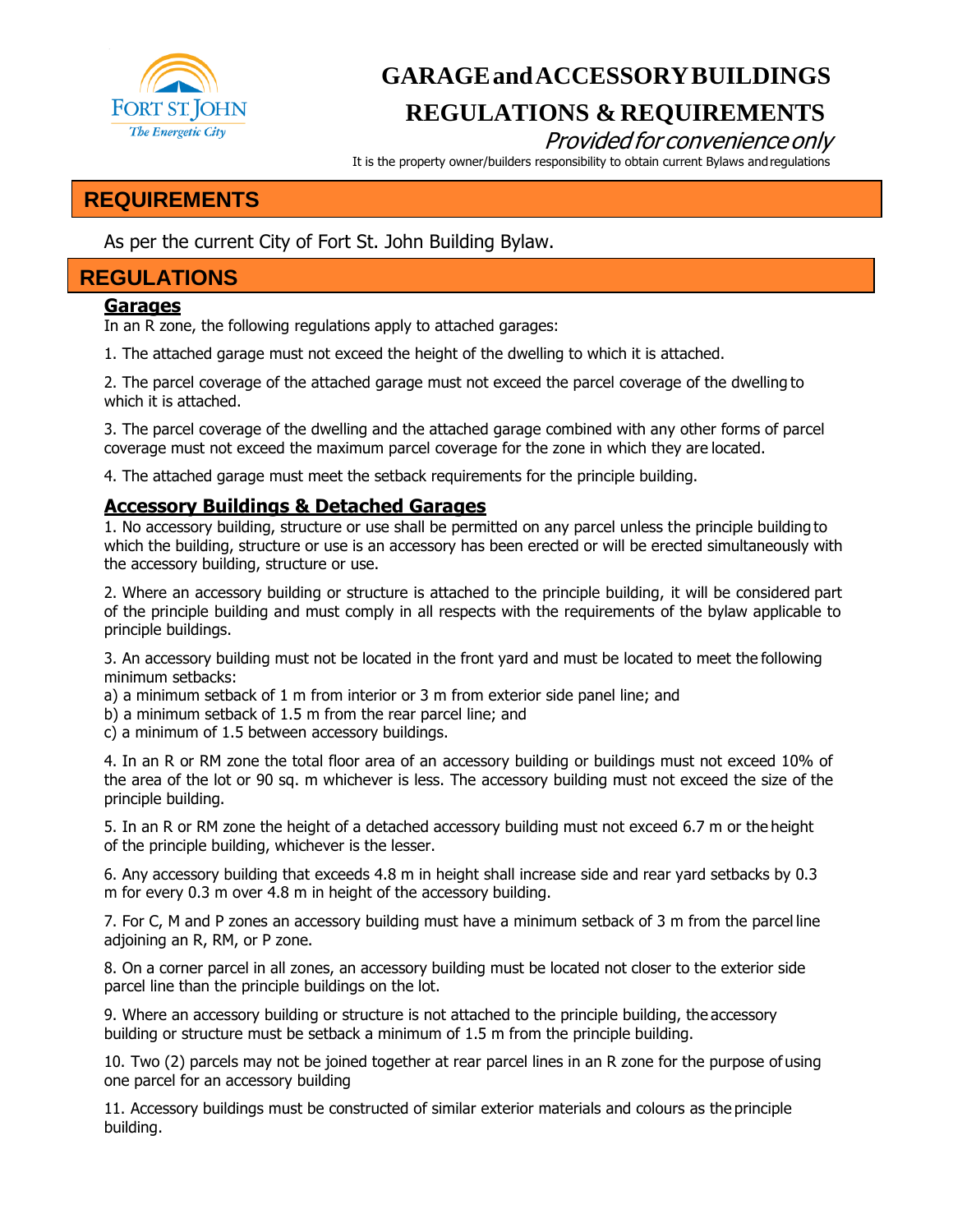

# THE CITY OF FORT ST. JOHN BUILDING BYLAW NO. 2248, 2015

## **FORM A** Application for Standard Building Permit

| <b>Plan Processing Fee:</b>                                                                                                                                                                                                                                                                                                                                                                                                                                                                                      | For Office Use Only:                                                                                                                                                                                                           |  |
|------------------------------------------------------------------------------------------------------------------------------------------------------------------------------------------------------------------------------------------------------------------------------------------------------------------------------------------------------------------------------------------------------------------------------------------------------------------------------------------------------------------|--------------------------------------------------------------------------------------------------------------------------------------------------------------------------------------------------------------------------------|--|
| New Construction - \$125.00 OR                                                                                                                                                                                                                                                                                                                                                                                                                                                                                   |                                                                                                                                                                                                                                |  |
| Addition/Renovation up to $50m^2 - $75.00$                                                                                                                                                                                                                                                                                                                                                                                                                                                                       |                                                                                                                                                                                                                                |  |
| Addition/Renovation 51m <sup>2</sup> or larger-\$100.00                                                                                                                                                                                                                                                                                                                                                                                                                                                          |                                                                                                                                                                                                                                |  |
|                                                                                                                                                                                                                                                                                                                                                                                                                                                                                                                  | <b>Receipt No.</b>                                                                                                                                                                                                             |  |
|                                                                                                                                                                                                                                                                                                                                                                                                                                                                                                                  |                                                                                                                                                                                                                                |  |
| 2. Name of Owner: 2008 and 2008 and 2008 and 2008 and 2008 and 2008 and 2008 and 2008 and 2008 and 2008 and 2008 and 2008 and 2008 and 2008 and 2008 and 2008 and 2008 and 2008 and 2008 and 2008 and 2008 and 2008 and 2008 a                                                                                                                                                                                                                                                                                   |                                                                                                                                                                                                                                |  |
|                                                                                                                                                                                                                                                                                                                                                                                                                                                                                                                  |                                                                                                                                                                                                                                |  |
| 4. Type of Building: SFD IDuplex Manufactured Home Multi-Family (4 or less dwelling units)                                                                                                                                                                                                                                                                                                                                                                                                                       |                                                                                                                                                                                                                                |  |
| 5. Type of Work: New Construction   Addition   Alteration/Renovation   Detached Garage                                                                                                                                                                                                                                                                                                                                                                                                                           |                                                                                                                                                                                                                                |  |
| 6. If the Work is an Alteration/Renovation or Addition: Value of Construction will be \$                                                                                                                                                                                                                                                                                                                                                                                                                         |                                                                                                                                                                                                                                |  |
| <b>Declaration:</b><br>I HEREBY AGREE to indemnify and keep harmless the City of Fort St. John and its employees against all<br>claims, liabilities, judgments, costs and expenses of whatsoever kind which may in any way occur against<br>the said City and its employees in consequence of and incidental to, the granting of this permit, if issued,<br>and I further agree to conform to all requirements of the Building Bylaw and all other statutes and bylaws<br>in force in the City of Fort St. John. |                                                                                                                                                                                                                                |  |
|                                                                                                                                                                                                                                                                                                                                                                                                                                                                                                                  |                                                                                                                                                                                                                                |  |
|                                                                                                                                                                                                                                                                                                                                                                                                                                                                                                                  | Date: the contract of the contract of the contract of the contract of the contract of the contract of the contract of the contract of the contract of the contract of the contract of the contract of the contract of the cont |  |
| Please include two (2) copies of the plan of the proposed building, addition, alteration or renovation.<br>One (1) copy of the plot plan is to accompany this application.                                                                                                                                                                                                                                                                                                                                       |                                                                                                                                                                                                                                |  |
| For Office Use Only:<br><b>Legal Description:</b>                                                                                                                                                                                                                                                                                                                                                                                                                                                                | <b>Roll Number</b><br>Zoning                                                                                                                                                                                                   |  |
| Lot<br>Bk<br>Plan                                                                                                                                                                                                                                                                                                                                                                                                                                                                                                |                                                                                                                                                                                                                                |  |
| <b>Building Area:</b>                                                                                                                                                                                                                                                                                                                                                                                                                                                                                            |                                                                                                                                                                                                                                |  |
| ft <sup>2</sup><br>Second Storey:<br><b>Building Footprint:</b>                                                                                                                                                                                                                                                                                                                                                                                                                                                  | ft <sup>2</sup><br>Total $ft^2 =$                                                                                                                                                                                              |  |
| <b>Value of Construction:</b>                                                                                                                                                                                                                                                                                                                                                                                                                                                                                    | Building Permit Fee: (\$5 per \$1000 value of construction)                                                                                                                                                                    |  |
| Total $\text{ft}^2$<br>x \$240.00<br>$=$ \$                                                                                                                                                                                                                                                                                                                                                                                                                                                                      | \$                                                                                                                                                                                                                             |  |
| <b>Damage Deposit:</b>                                                                                                                                                                                                                                                                                                                                                                                                                                                                                           | <b>Landscaping and Paving Deposit:</b>                                                                                                                                                                                         |  |
| \$                                                                                                                                                                                                                                                                                                                                                                                                                                                                                                               | \$                                                                                                                                                                                                                             |  |

**Standard Building Permit Approved by: Date Approved: Building Permit No.:**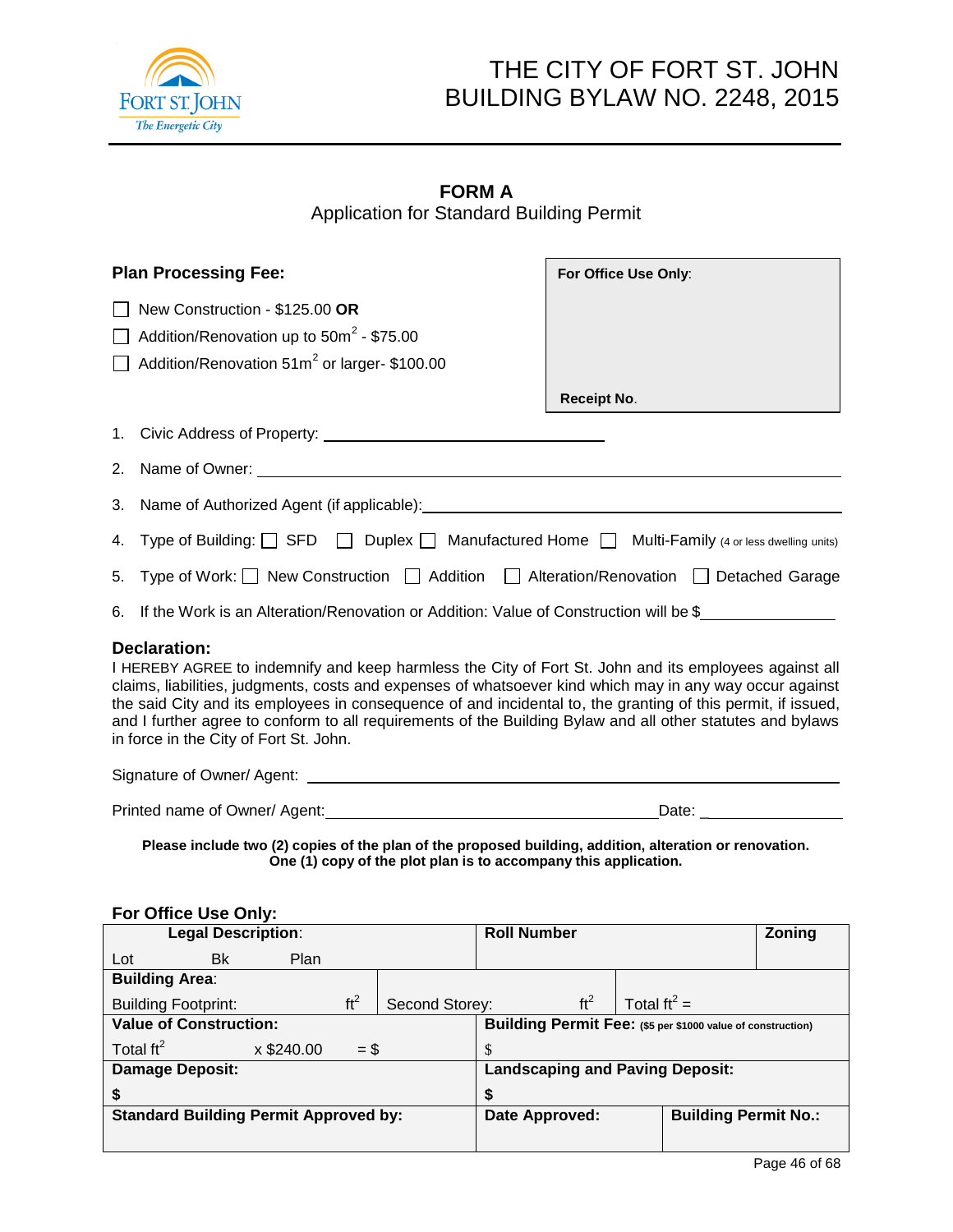

# THE CITY OF FORT ST. JOHN BUILDING BYLAW NO. 2407, 2017

### **SCHEDULE B**

### **OWNER'S DECLARATION**

**BUILDING PERMIT No. DATE:**

### **Owner's\* Information:**

| Owner Name: (Please print) | Owner's Address:                                        |
|----------------------------|---------------------------------------------------------|
|                            |                                                         |
| Owner Phone Number:        | Civic Address of Property to Which Permit(s) is Sought: |
|                            |                                                         |
| Owner Email Address:       | Legal Description:                                      |
|                            | Plan:<br>Block:<br>Lot                                  |

### **Owner's Appointment of an Agent (if applicable):**

I declare that I am the Owner to the above referenced property and in accordance with Section 8 to the City's Building Bylaw, I hereby authorize:

| Agent Name: (Please print)    | Agent's Mailing Address        |
|-------------------------------|--------------------------------|
| Agent's Contact Phone Number: | Agent's Contact Email Address: |

#### **\* If there is more than one Owner for the subject property described above, the Owner named above acts on behalf of all other Owners.**

#### **Duties and Responsibilities:**

As Owner, I HEREBY AGREE to the following duties and responsibilities as set out below, as directed by the City of Fort St. John that include, but are not limited to;

- 1. Every Owner shall ensure that all construction compiles with the Building Code, the City's Building Bylaw and all other applicable enactments as amended from time to time.
- 2. Every Owner to whom a permit is issued is responsible for the cost of repair(s) to damage to any municipal property that occurs during construction as authorized by that permit. Upon receipt of written notice from the City of damage or deficiencies to municipal property, the City shall undertake the repair(s) of the said property. The City will then deduct the cost incurred from the damage deposit in accordance with Section 26.1.2 of the City's Building Bylaw. If the cost of repairs to municipal property is greater than the damage deposit provided, the Owner shall pay the amount of the insufficiency to the City forthwith upon receipt of the City's invoice for that amount as per Section 26.1.3 of the City's Building Bylaw.
- 3. Deliver to the Building Inspector, records of the results of any tests of materials, if the tests are made to ensure conformity with the requirements of the Building Code or of the City's Building Bylaw.
- 4. The Owner shall give at least 24 hours notice to the City when requesting or scheduling an inspection. Requests may be made by calling City Hall at 250-787-8150 between 8:30am to 4:30pm Monday to Friday.